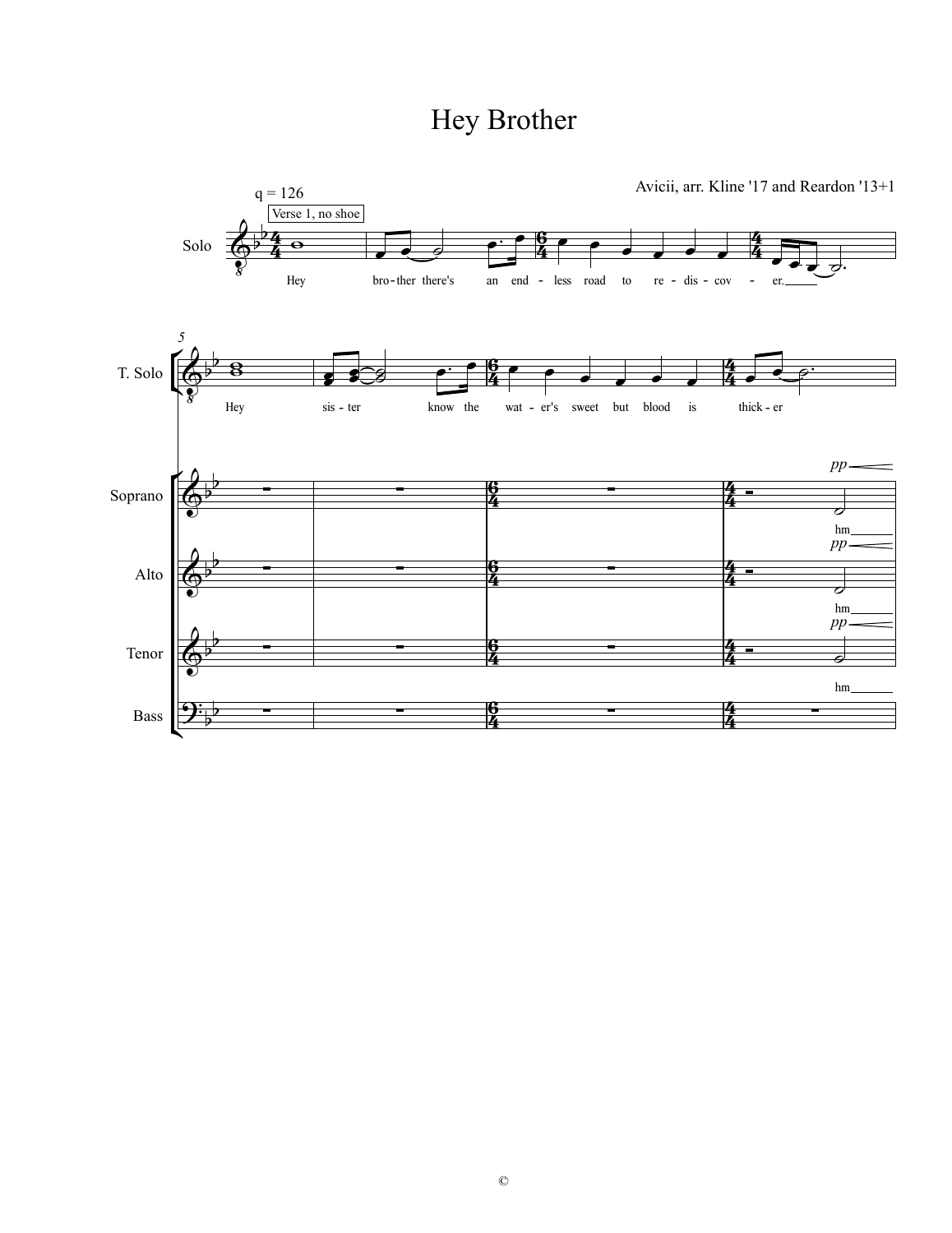

Hey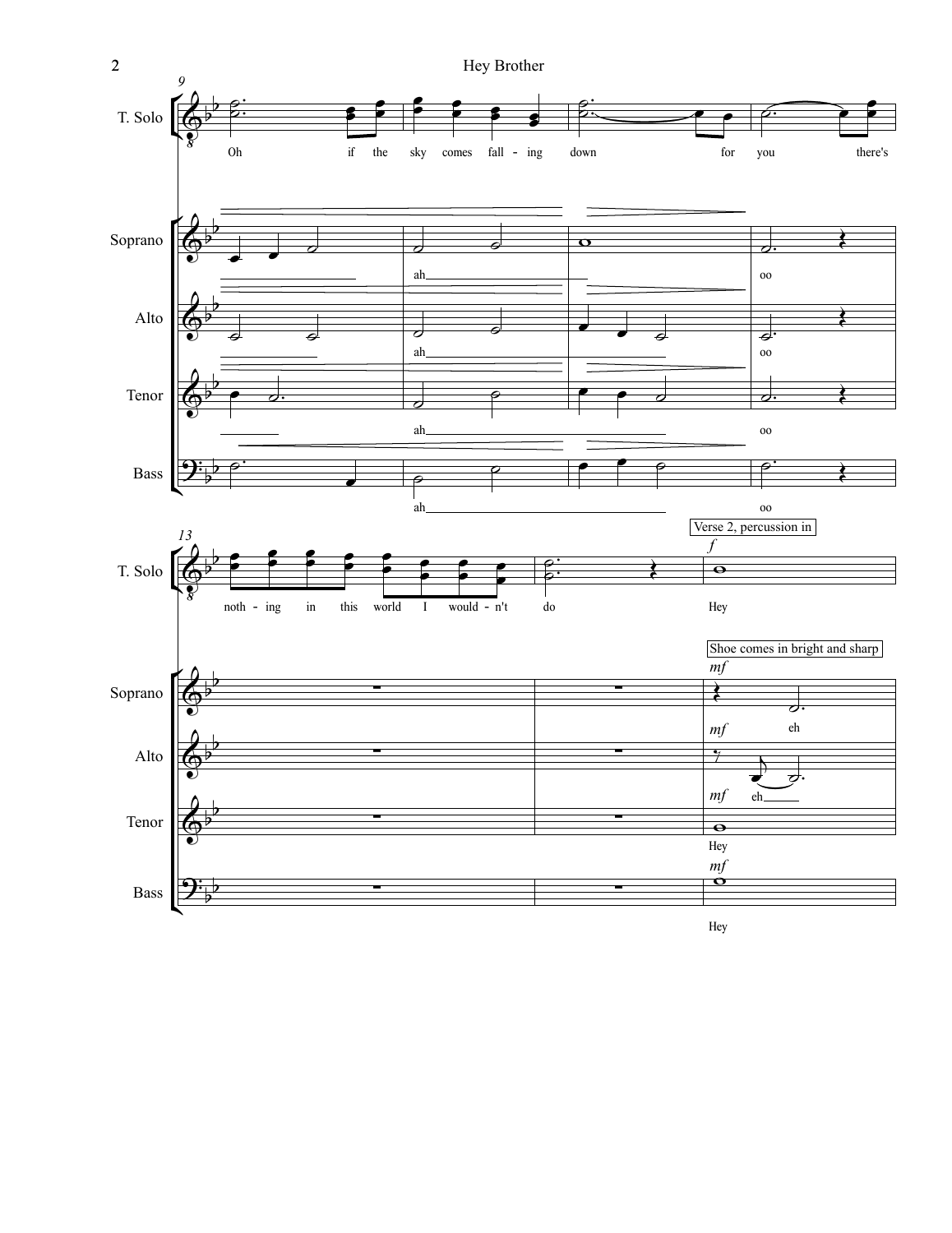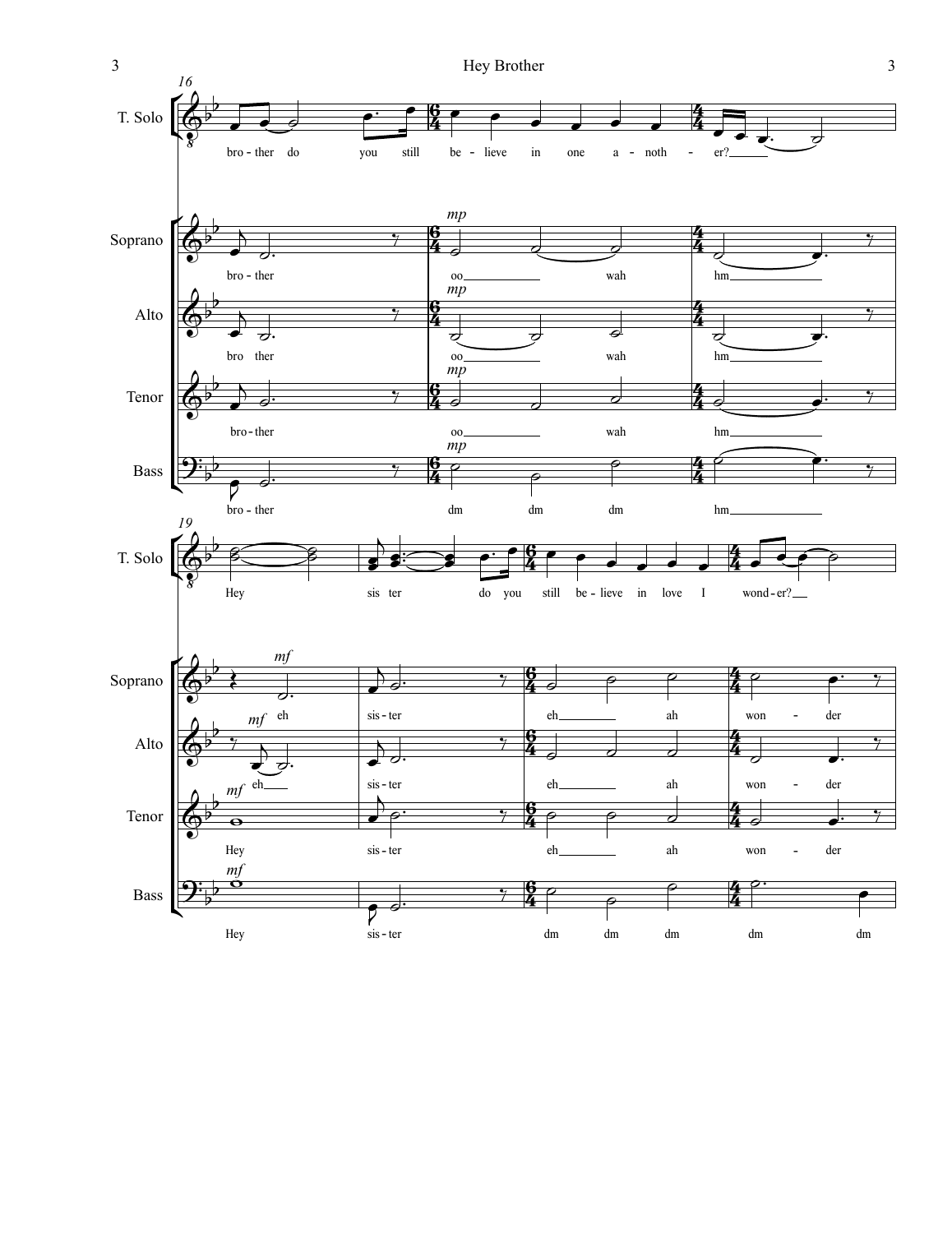

dm dm oo dm dm ah

dm dm

Hey Brother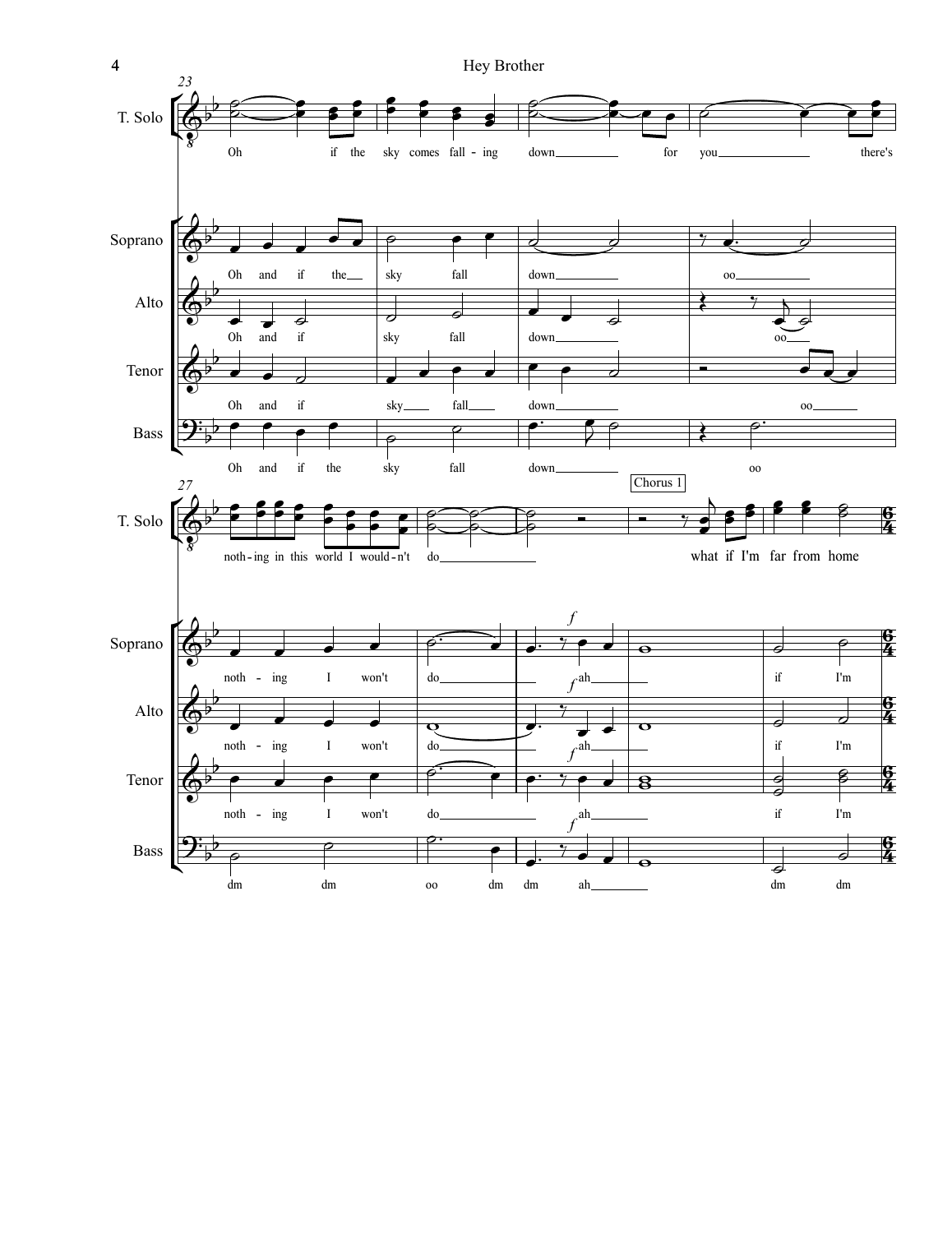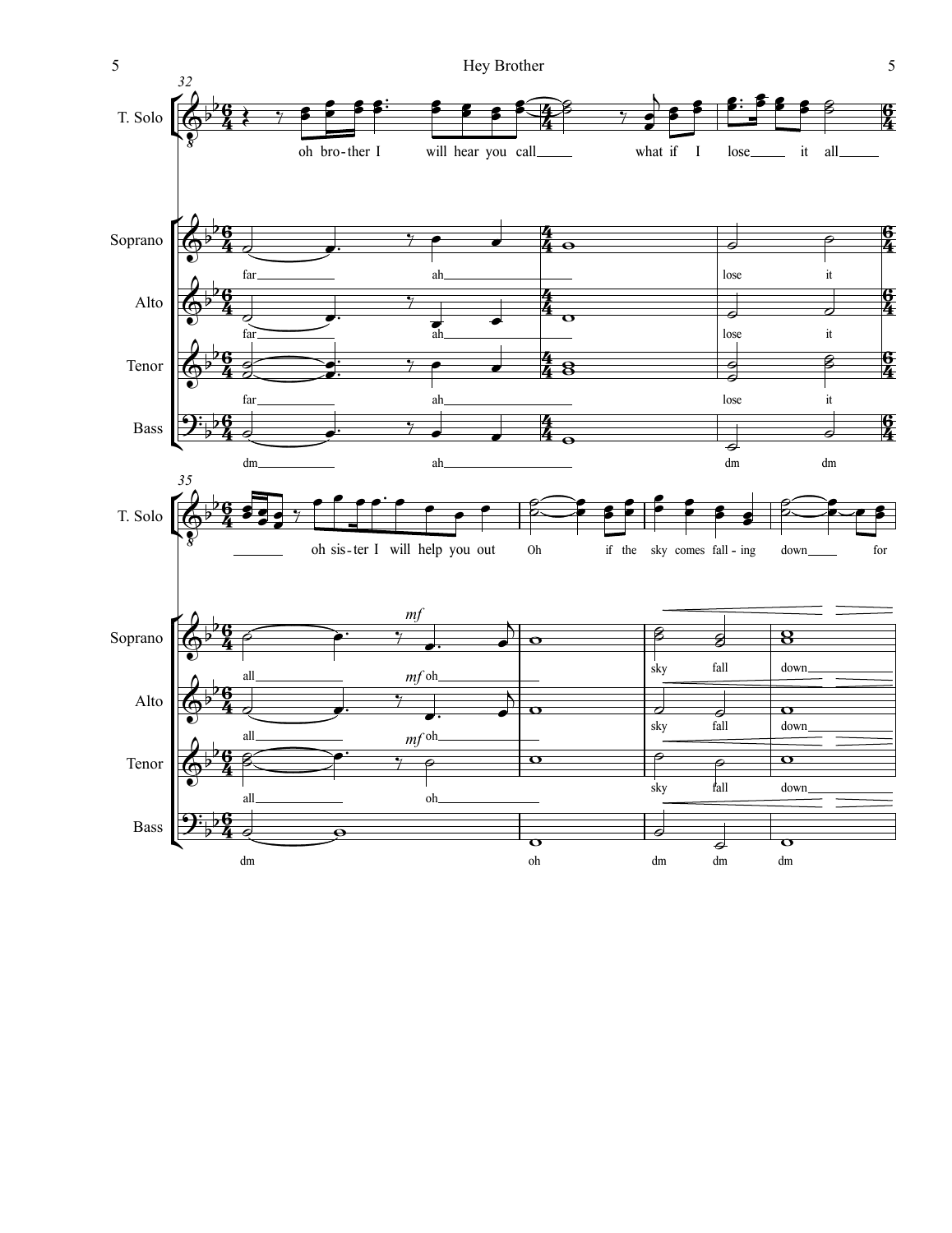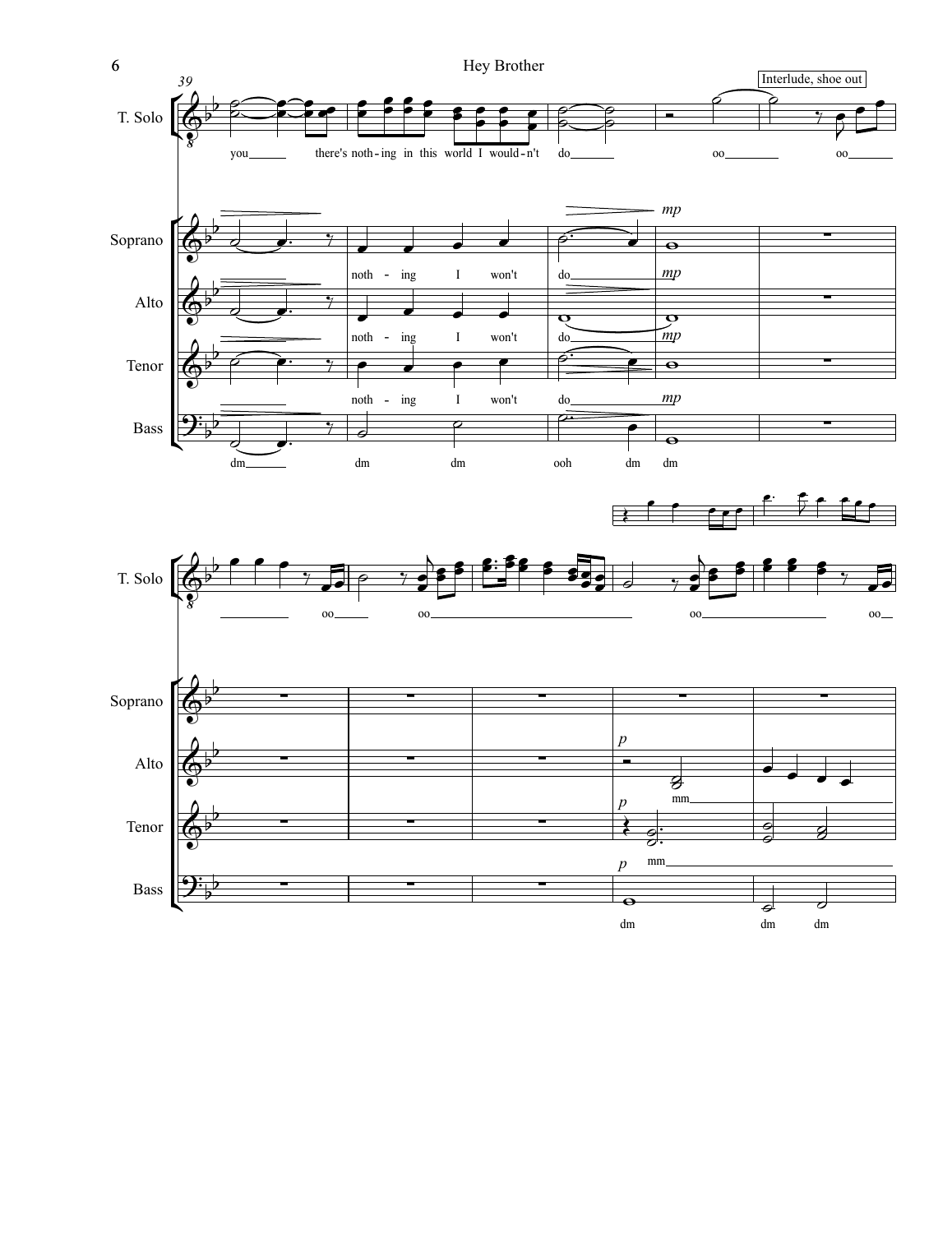

7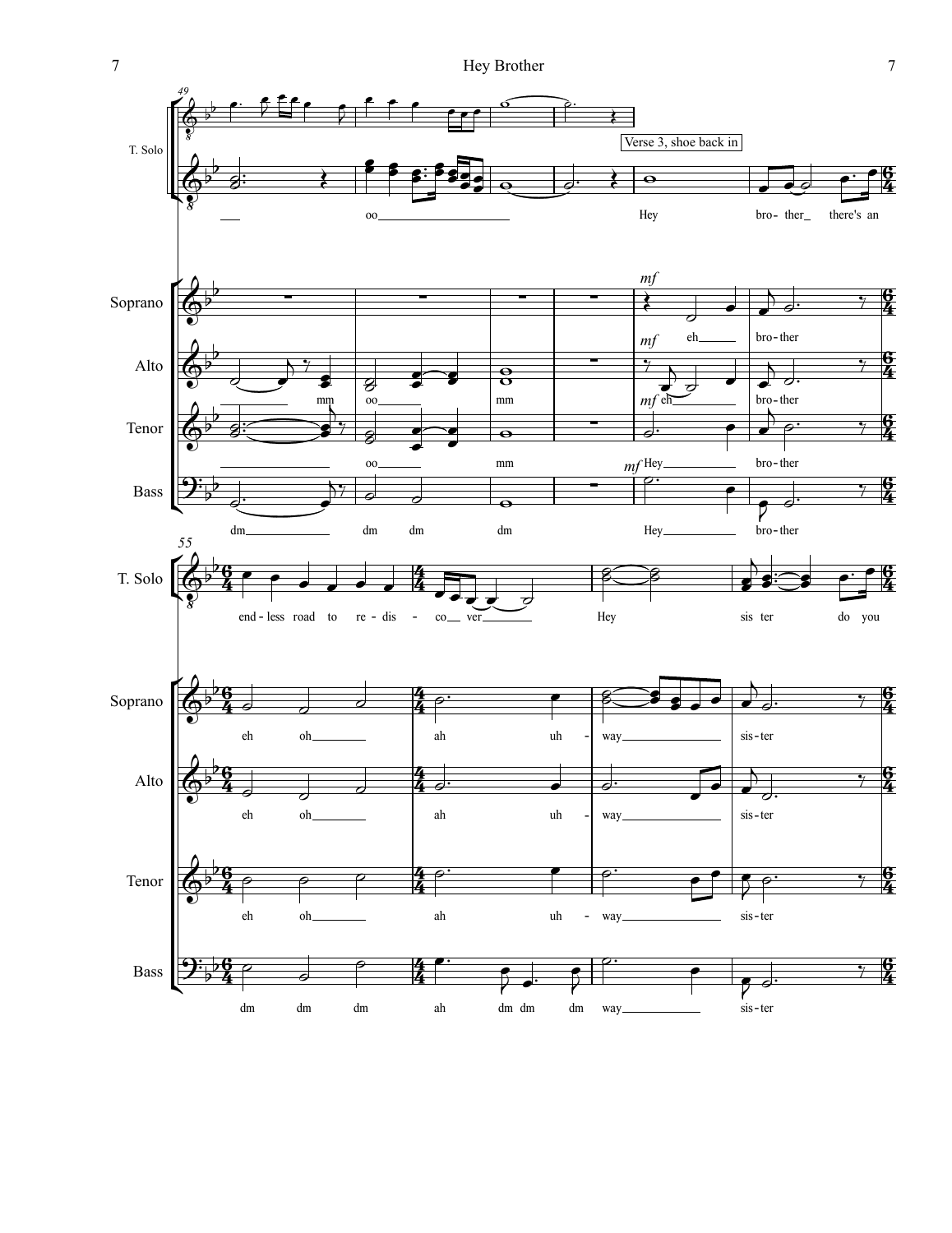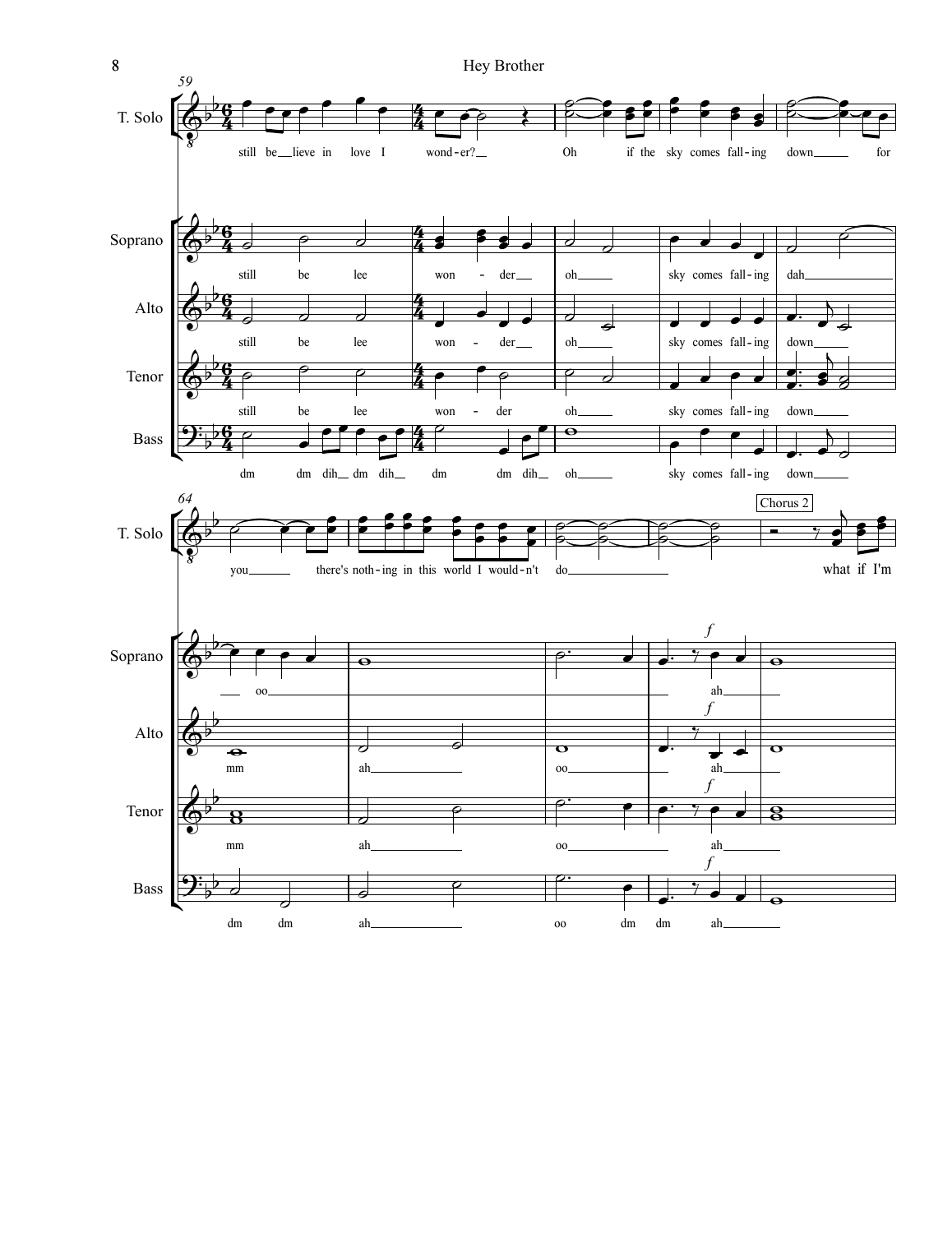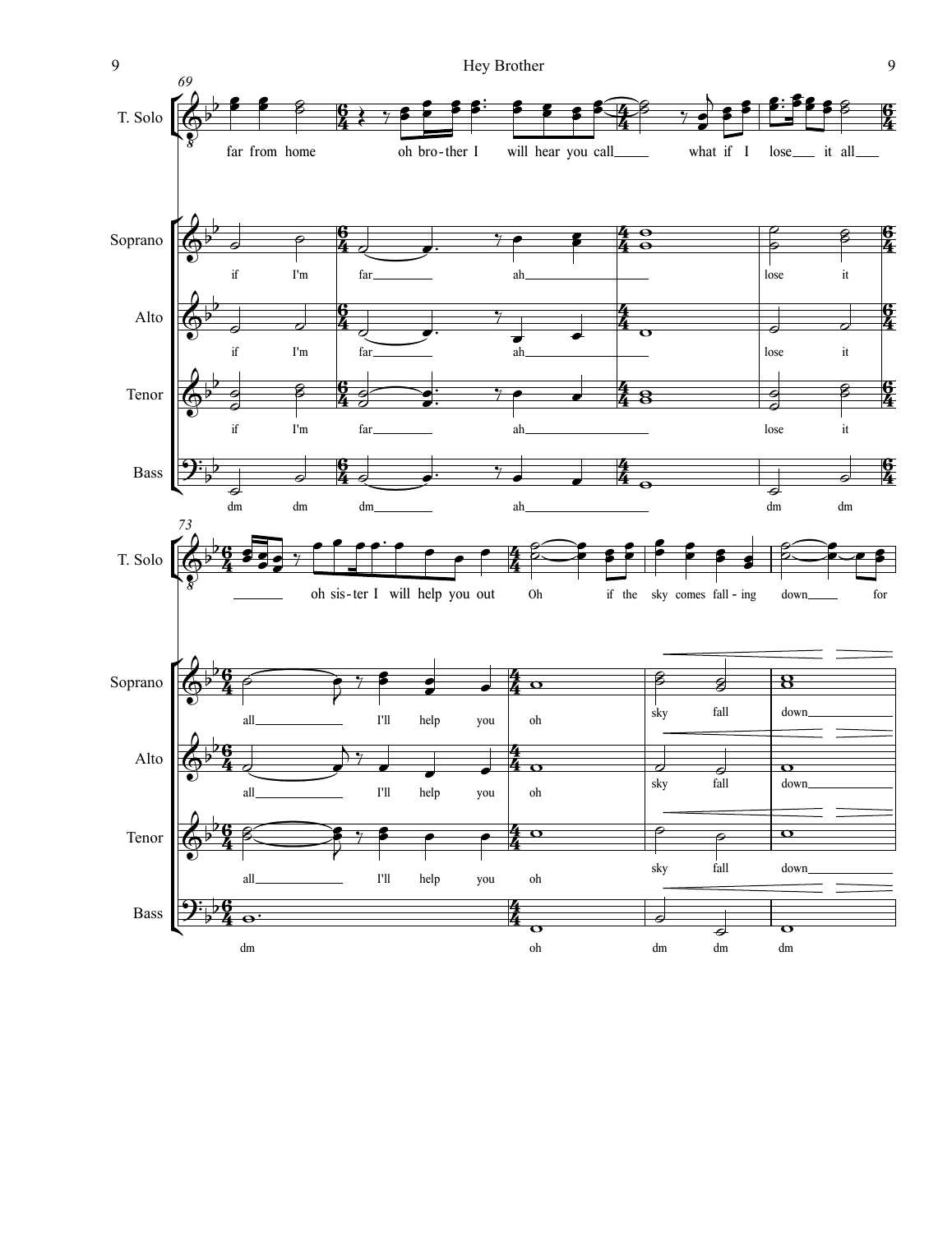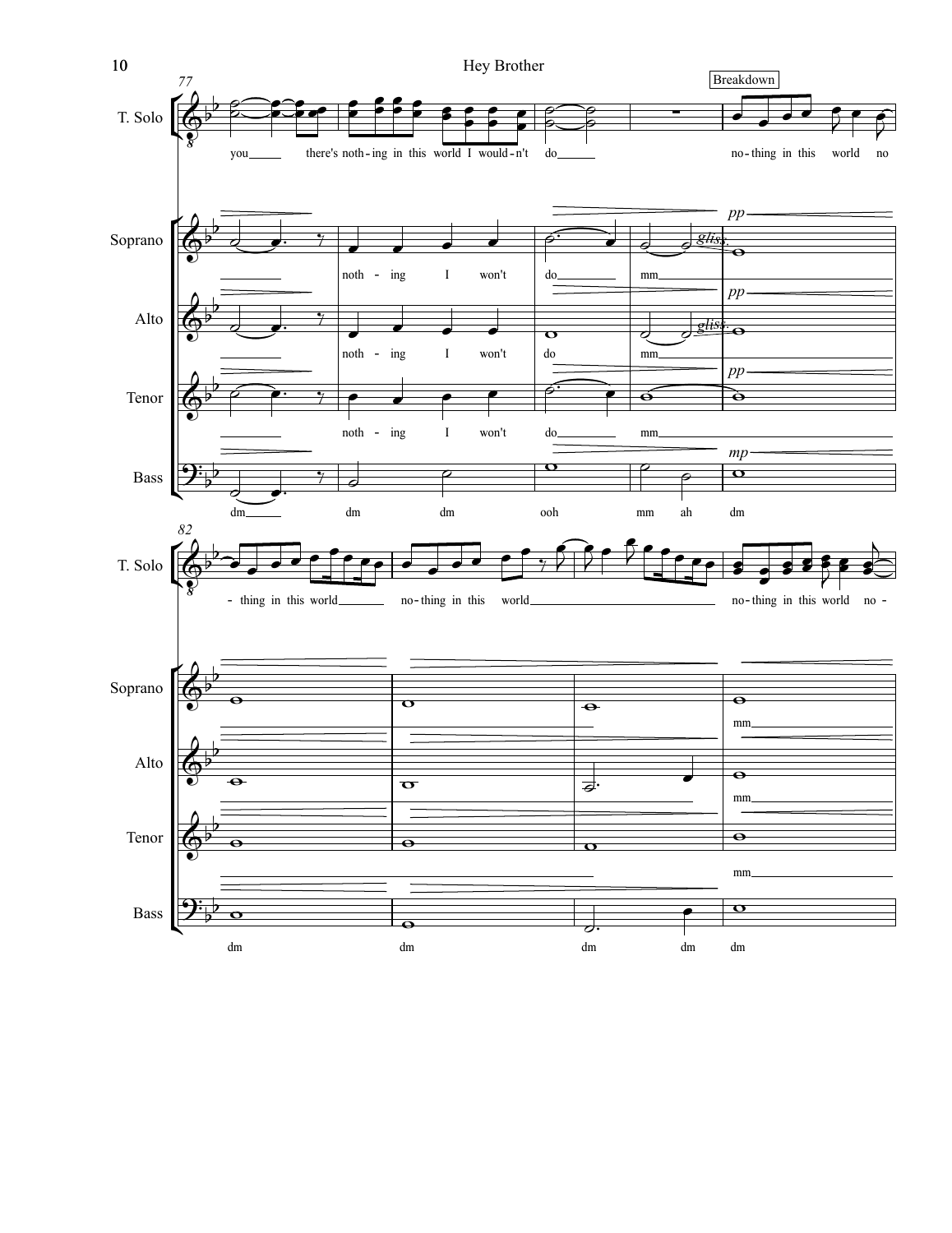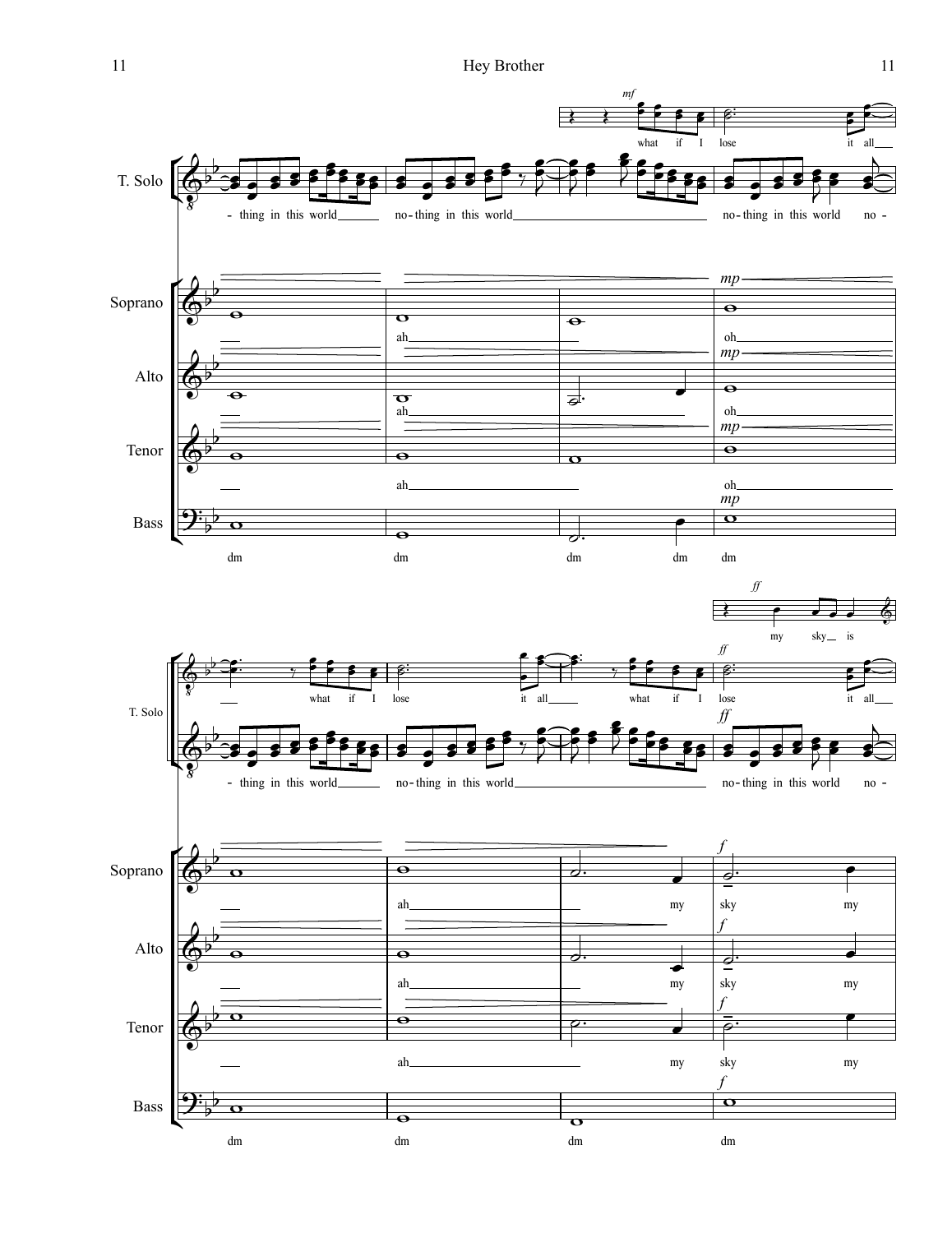